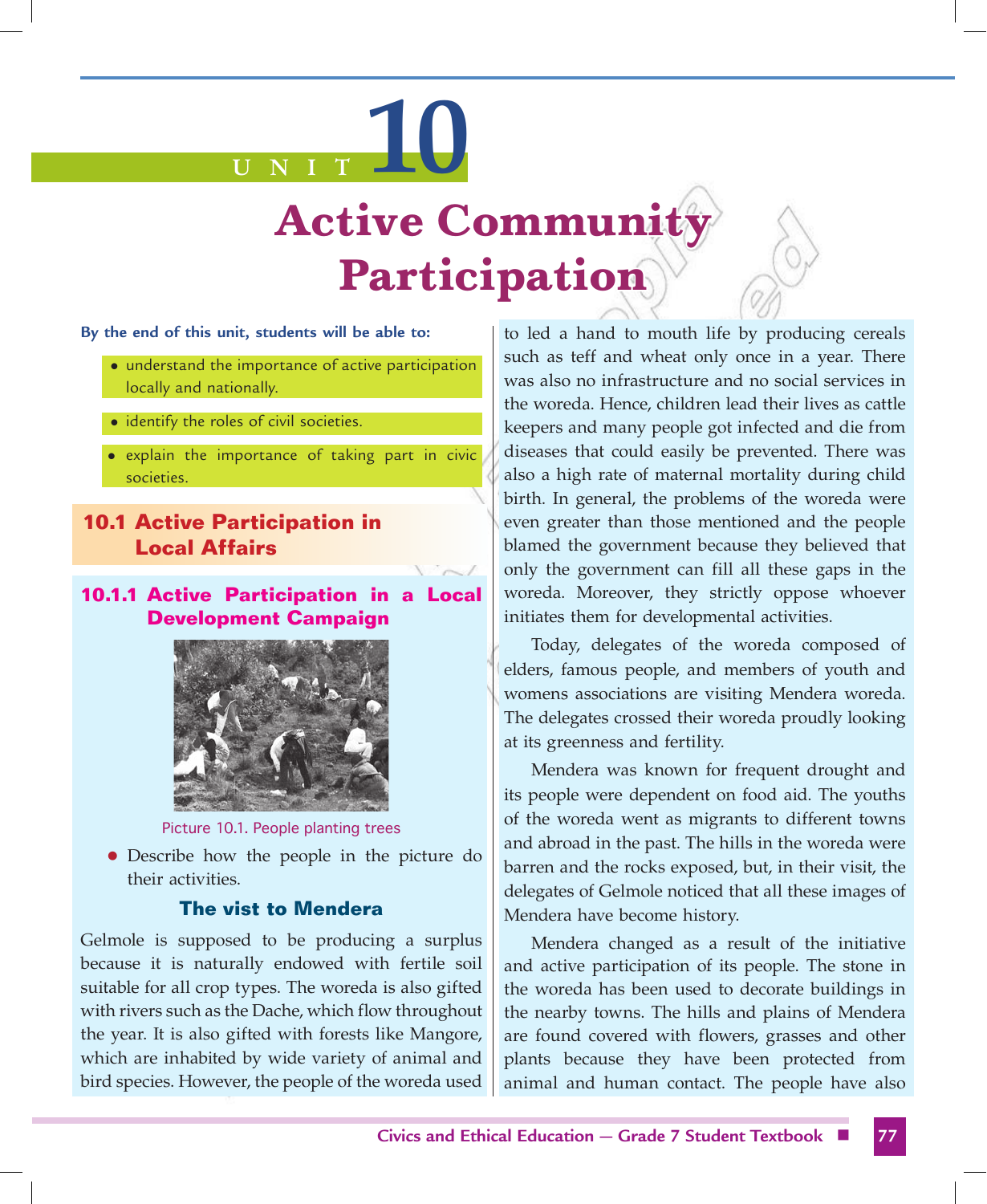became cattle and leather producers by modernizing their traditional agricultural systems. To expand all these development the people inside and outside like woreda worked hand in hand. The government and other developmental actors supported their initiatives and efforts.

The government established road and other communication infrastructure. They opened veterinary and farmers training centres in the woreda and they staffed them with professionals. It also supported school and health centre constructions started for the people. Investors attracted by the development by the woreda, built two leather factories and meat and honey processing factories.

The delegates of Gelmole were surprised by the change they saw in Mendera woreda. They were sorry about the time they had wasted waiting for development to come from the government. They returned home inspired and in hurry initiate active community participation in their own woreda.

#### **Activity 1**

**Organize yourselves into four groups and answer the following questions taken the above passage. Report the results of the discussion to the class.**

- 1. Do you agree to the statement that the major problem of the Gelmole people was the feeling of dependency? Why?
- 2. Considering your group as the visiting delegates, what would you do after the visit if you were members of the delegate of Gelmole? Report your discussion to the class.
- 3. What were the results of active community participation in Mendera? Explain how they were achieved. **HILLIGHT**

Active participation in development campaigns is a self-motivated and voluntary activity of citizens for common, local and national benefits. The contribution of individual citizens is the base for active community participation. Community participation can take place in the form of contributing money, knowledge, ideas labour etc.

Active community participation manifests itself not only in the success of the actors but also in respecting the place, time and rules of working together.

#### **Activity 2**

#### **Answer the following questions:**

- 1. What could people contribute to active community participation?
- 2. Write about four examples that demonstrate active community participation.

#### **10.1.2 Consolidating Democratic Systems**



Picture 10.2. Development committee leaders meeting



Picture 10.3. Democratic Election

- Describe what you are understanding from the above pictures.
- How could we know that a given election is democratic or non-democratic?

#### **The town of Muchale**

Muchale is a populous old town suffering from lack of clean water. Recently it was hoped that the problem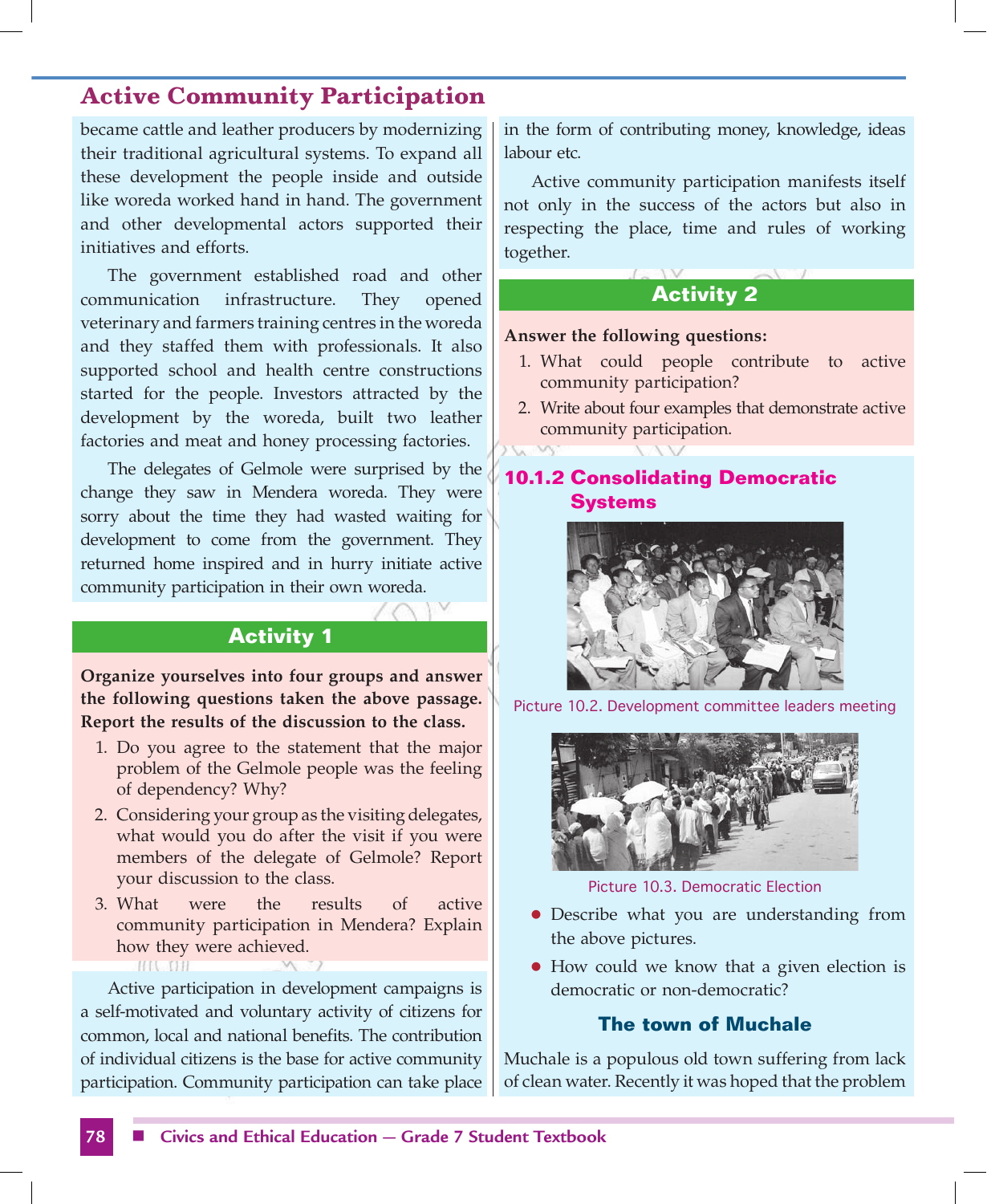of clean water would be solved. This was because the town's developmental committee, which had been elected three years previously, was working on the problem. Particularly the chairman of the committee Ato Wachiso, was able to get a significant amount of funding on the water supply project document. When the chairman came up with the funds and the project to the committee for decision, a member of the committee strongly opposed him.

The man argued that the place where the ground water is found is a family grave yard and digging a water hole there would result in resistance from the local people. Ato Wachiso convinced the rest of the committee members that this was idolatry and backward thinking which should have no acceptance among the people today. He got angry and told that they must not lose this opportunity of using the project document and the fund. Then the issue was supported by a majority vote and the project was given to a contractor. The construction was started two years ago and it is about to be finished.

However, the opposition of the people was deepnoted and became a hindrance to the project. This opposition also made Ato Wachiso accountable before a public forum and caused him to be deposed. Eventually, the project was discontinued and the hole is now closed. Water storage is still a problem in the town.

#### **Activity 3**

ZY M

**Answer the following questions based on the above case:**

- 1. Who should be accountable for the losses incurred?
- 2. Do you agree with the statement "Ato Wachiso was unsuccessful in his developmental effort because of his failure to ensure active community participation?" Why?
- 3. What lesson can be learned about the role of active community participation in the process of building a democratic system?

#### **10.1.3 Community Participation for Ensuring Fast Development in Ethiopia**







Picture 10.5. Coming out of the vicious circle

- Describe the message of the pictures briefly.
- It is obvious that even though there is development in both cases above, the level of development differs. Explain the difference in the level of development.

#### **Awel's family**

Awel has recently come back to his home town after completing his education. This night all his family members are gathered together and are having a heated discussion in the light of the lamp. Awel's father and the rest of the family argued that significant change has occurred in the family this year.

Awel opposes this argument, but the family members disagree with him by providing the following evidence for the changes that have happened in the family. They say that their father has been able to harvest increased yields which the family has been consuming throughout the year. The extra produce is sold and the money can be spent on buying soap, salt, and cloth for every member of the family. Also, all male children were enrolled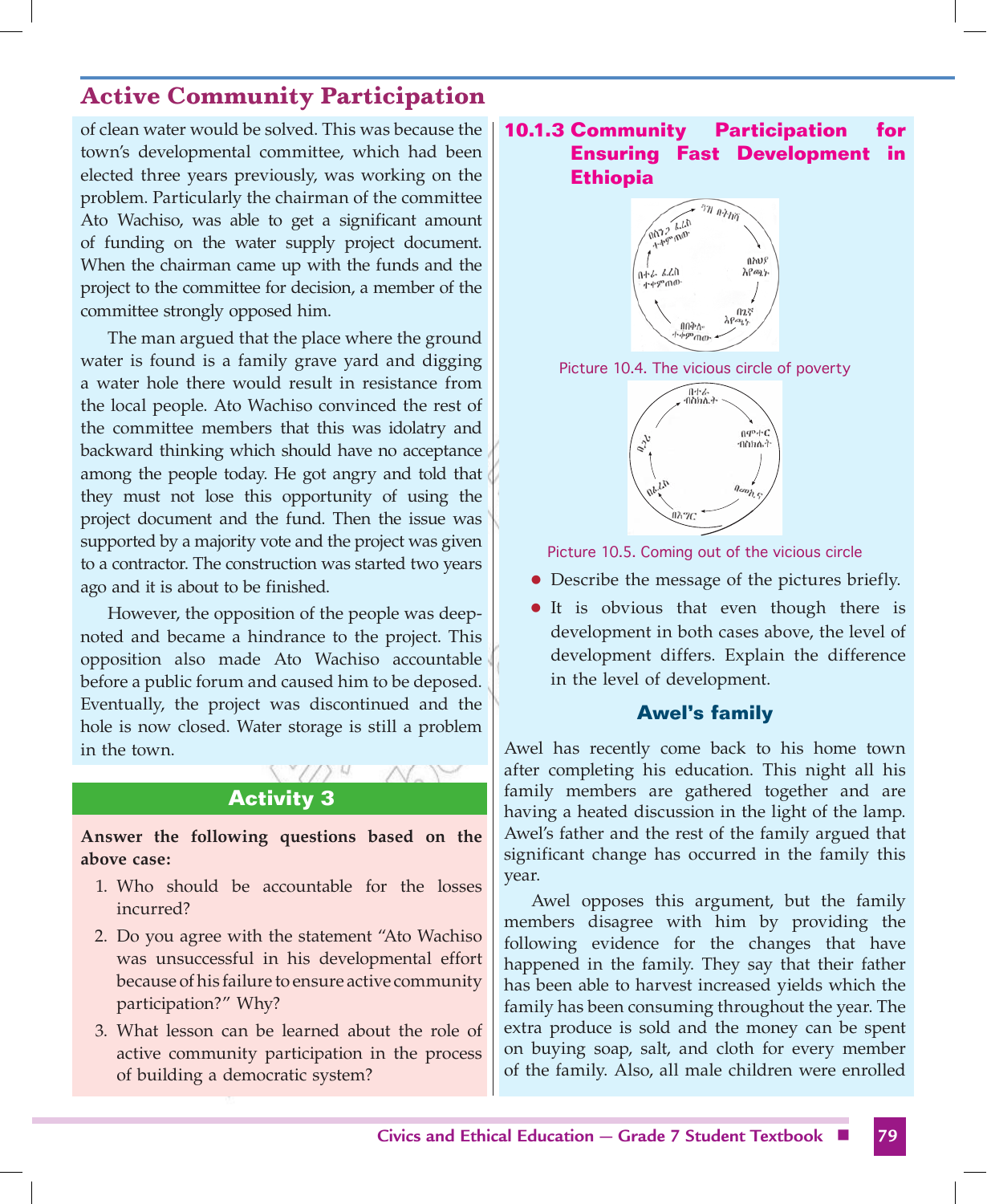in school. These all show development. Moreover, they hope that Awel will lead an urban life. So they argue that Awel has to give due consideration to these developments.

Awel insists in his argument that, it is true that there are relative changes in the household. However, the family is still not out of the circle of poverty. For him basic change has not taken place in the family. He supports this argument by taking the family of Anjulo who learns with him as an example. He said Anjulo's family was at the same level of poverty that we are in today, but, besides producing is enough for their own consumption, they specialized in the types of products which are in great demand in the market. Moreover, produce three crops a year.

By selling their products at a higher price, they have been able to build a new house in the town and arranged for one of their daughters to trade there. In addition, they enrolled all male and female children in school. They also bought a lorry for the elder brother of Anjulo. This shows you that they have broken the circle of poverty. Aren't they investors? You see it is only by bringing about such basic change that we can break the circle of poverty once and for all. All the family members then went to their beds appreciating Awel's maturity.

#### **Activity 4**

**Answer the following questions based on the above story:**

- 1. If the difference in standard of living of the two families were between two countries, how could it be expressed?
- 2. Do you agree with the suggestion that 'the vicious circle' of poverty can be broken with fast development? Why?

Our country is found at the highest level of poverty and backwardness. This situation can be changed by the commitment and hardwork of all the people. Nonetheless, small scale development cannot bring the country out of its backwardness once and for all. Rather it is fast and basic development that will bring Ethiopia out of poverty. This means that there must be significant, tangible and basic change in the life of the people within a relatively short time. Active and continuous community participation is a must to realize fast development and bring the country out of poverty.

# **Activity 5**

#### **Discuss the following questions:**

- 1. Discuss why we say that Ethiopia is found at the highest level of poverty.
- 2. Do you agree to the suggestion that it is only fast development through active community participation that will bring the country out of poverty?

#### **10.2 The Roles of Civic Societies**

**10.2.1 The Importance of Strengthening Civic Societies for Active Community Participation**



Picture 10.6. Annual Red Cross and Red Crescent Day

- What are the functions of the Red Cross and Crescent societies?
- Mention the activities that the Red cross society can conduct through active community participation.

#### **Voluntary HIV/AIDS blood test**

Awareness about HIV/AIDS in our zone has increased. Consequently, the number of people who take part in voluntary blood tests has also shown a tremendous increase. Last year the organization for HIV/AIDS prevention and the social service zonal branch opened a free blood test laboratory service.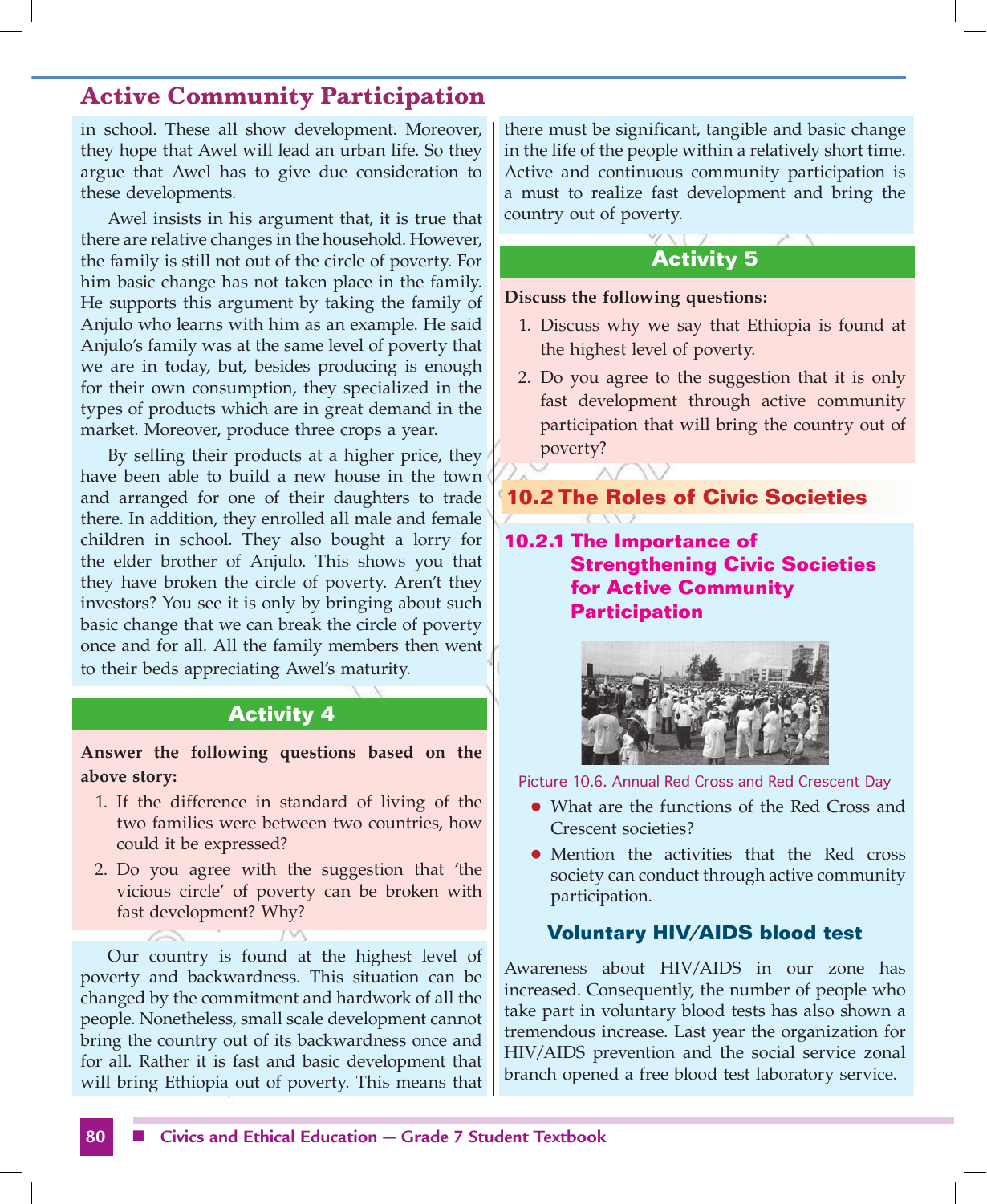In the first six months more than 300 people used the service and in the second six months the number increased to 700. The reason for this was the awareness creation effort by the organization.

Many people received awareness training in the churches and monasteries in the zone. Centres for 'youth peer teaching' were also established in collaboration with the youth association. These centres provide support and care for people living with the virus.

The organization opened many mini-media clubs in the schools of the zone. Its effort of awareness creation about the disease was appreciable. Material and stationery support was also given to the centres established outside schools. Moreover, short training courses were given to mini-media club organizers, local elders and teachers. A 150 birr subsidy was given, after *Hidar* to 25 helpless people living with the virus.

These all cumulatively resulted in remarkable changes. Significant numbers of students are organized in clubs and are using the mini-media. The young people in different centres started voluntary services by taking care of patients and the vulnerable. In general, observable changes have been seen in the awareness of the people who now know how to protect themselves from the disease, and avoid discrimination. Patients are encouraged by all these changes and start to live more hopefully on the fruits of their own labours.

(*Source:* Adapted from Addis Zemene Ginbot 7, 1995)

# **Activity 6**

**Answer the following questions based on the above information:**

- 1. Mention the civic societies in the article with the contributions of each.
- 2. Give an example from the article about the role of civic societies in bringing active community participation.
- 3. In which of the civic societies mentioned in the story would you want to take part? What type of participation would you like?

#### **Group Work**

From a group of six and organize each of the groups into two sub-groups. Then choose one of the following topics and debate them. Finally a representative from each group will present the results of the debate to the class.

#### **Topics for debate:**

- 1. Do civic societies benefit society, themselves or their members?
- 2. Is it appropriate to participate in civic societies?

Civic societies are organizations established by people's voluntary membership. They are association established by the giving of time, knowledge, money and labour of their members. Civic societies are neutral in terms of religion, politics and military activity. They have to be also freed from the influence of these bodies. Even though they get financial support for their social, economic and political activities to satisfy the needs of the people, their purpose is not profit-making. Strong civic societies develop active community participation because they carry out their activities based on the public interest.

The development of active community participation contributes to the construction of the democratic system and the prevalence of good governance.

#### **Activity 7**

#### **Answer the following questions:**

- 1. What sort of relations shall civic societies have with the society which they serve?
- 2. What is the role of civic societies in creating and developing active community participation?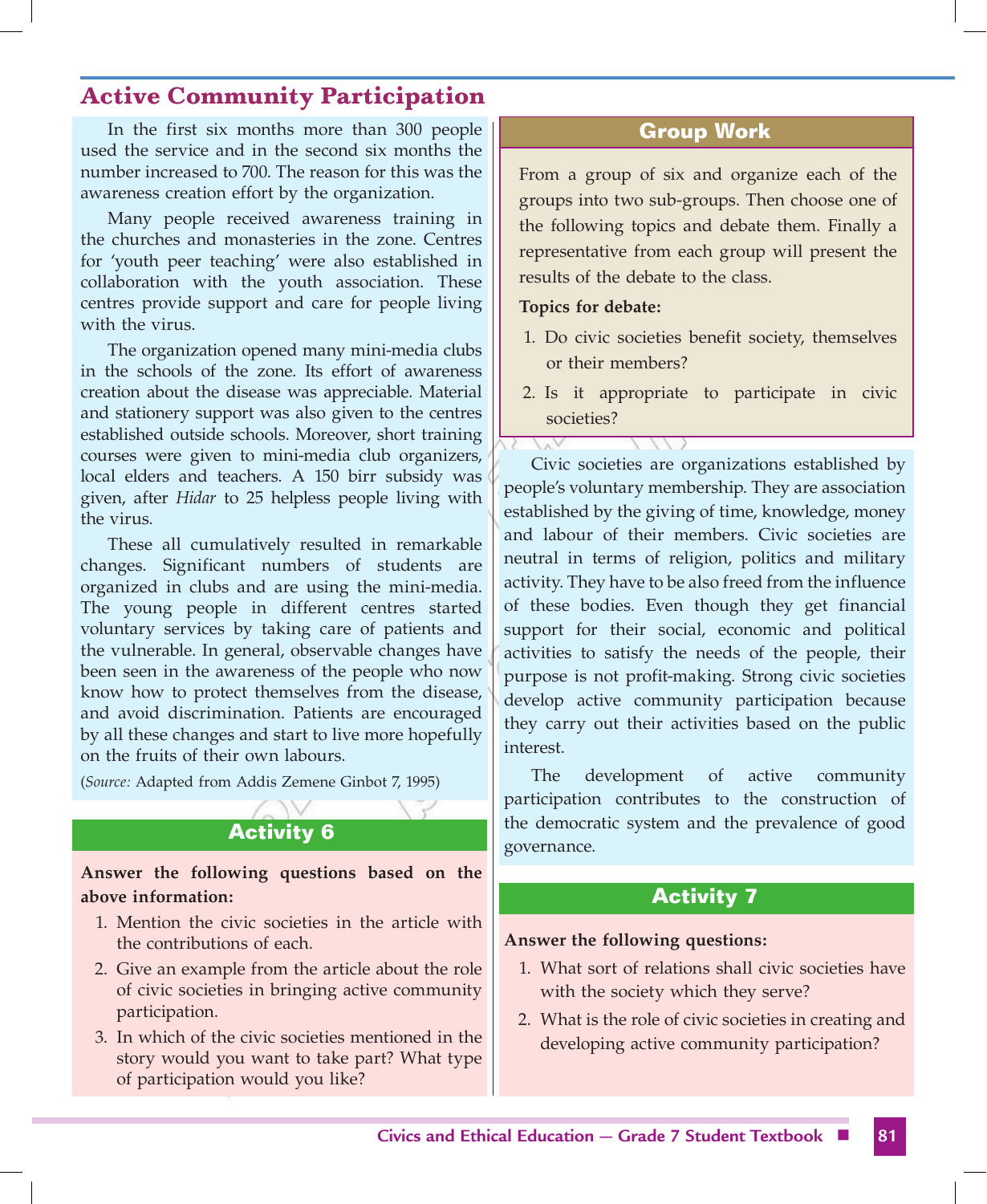#### **Summary**

Active community participation is a movement of people in which they voluntarily and together contribute to local and national development. Doing it together and in an organized form is a must for the success of active community participation. Such active community participation shall be selfmotivated, voluntary and free from religious, political and military influences. Moreover, its purpose has to be not for profit, but for public service. Civic societies develop with the people who hold their interests. Thus, mobilizing them for their own interest, they teach and motivate active community participation.

Fast development is a guarantee for our country to come out of poverty and backwardness. Active community participation in turn is a must for fast development. Therefore, we have to contribute to our local development and construction of democratic system which will give our society other benefits, if we actively participate in civic societies.

#### **Key Words**

| Local Development: | The result of activities that improve the social and economic conditions of a   |
|--------------------|---------------------------------------------------------------------------------|
|                    | village and Kebele                                                              |
| Plan:              | A design in which people properly coordinate and implement their labour,        |
|                    | time, information, material resources and money to carry out a certain activity |
|                    | in better way                                                                   |
| Evaluation:        | A process of assessment to know if the planned objectives of an activity are    |
|                    | achieved or not and to learn lessons for the next plan                          |

## **Unit Review Exercises**

**Do these review exercises in your exercise book.**

#### **I. Write "True" if the statement is correct and write "False" if the statement is incorrect**

- 1. For local development to be fruitful, it has to be supported by active community participation.
- 2. Government is the only owner and actor of developmental activities at different levels in a country.
- 3. Active community participation will be hindered if the participants involve themselves at any time they wish rather than planned time for local development.
- 4. Since civic societies are free from the influence of government they shall not be registered and recognized by any governmental authority.
- 5. The development of active community participation contributes to build democratic system.

#### **II. Match words or phrases under column 'A' with correct items of column 'B'**

**A B**

- 1. Trade union  $\bigwedge \big( \bigvee$  A. Coming together under an association for common objectives
- 
- 2. Youth Association B. Social and economic activity in a village
- 
- 
- 3. Being organized C. Contributing knowledge
- 4. Local development D. A collection under a profession